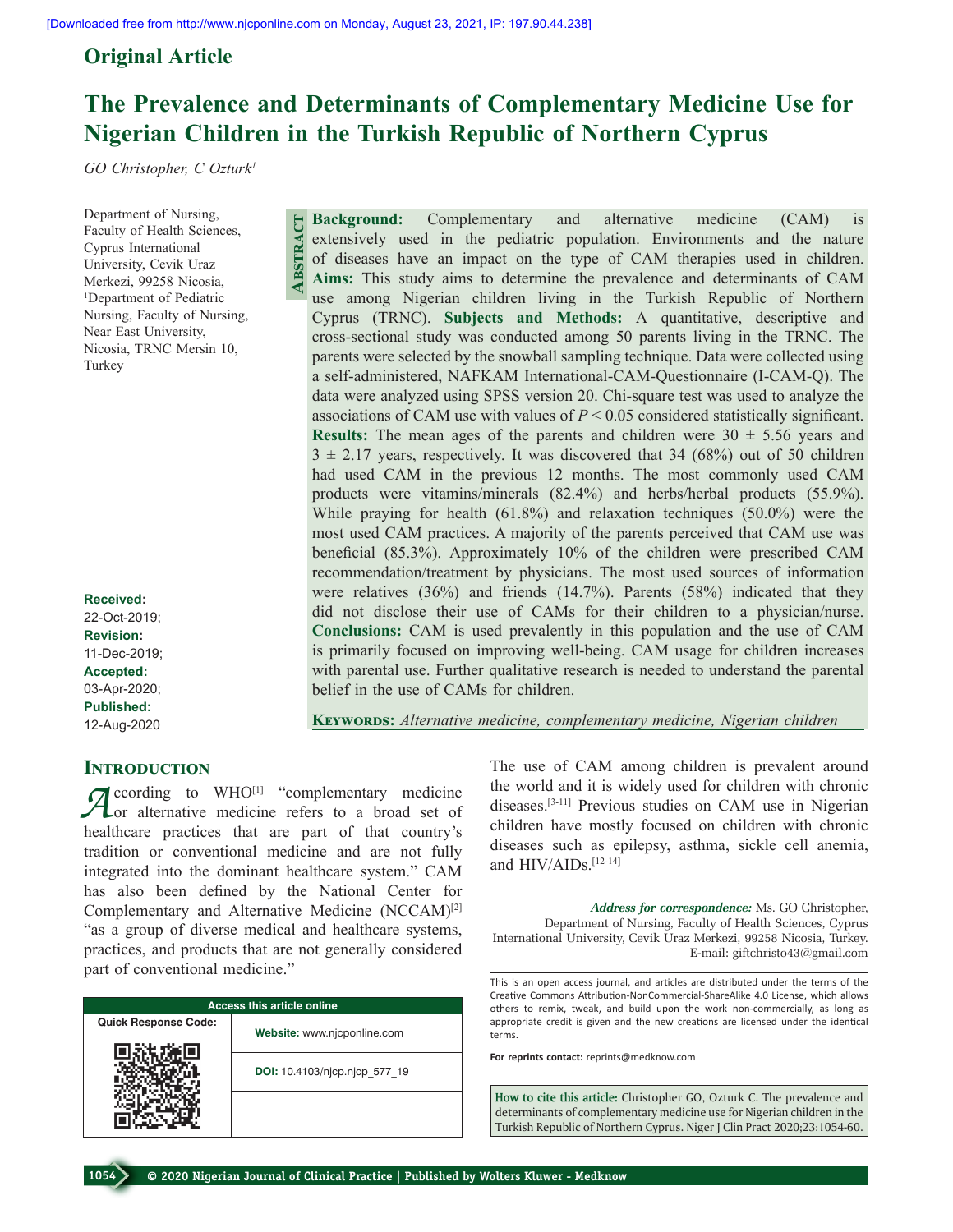This study is the first of its kind carried out in the TRNC and it is focused on the usage of CAM among Nigerian children living in the country. The results of this research will provide recommendations for healthcare professionals in the TRNC to explore Nigerian parents' understanding and beliefs in CAM for their children. Besides, it will offer a global understanding regarding how people adhere to their belief system concerning CAM therapies for health when they move to another country. In addition, it will serve as a source of reference in this area for future research purposes.

## **SUBJECTS AND METHODS**

The research adopts a quantitative, descriptive, comparative, and cross‑sectional study design carried out among Nigerian children living in the TRNC.

The recruitment of participants was performed using the snowball sampling technique. Consequently, initial participants provided multiple referrals for recruitment in the research. Snowball sampling is a "well-known, non‑probability sampling method commonly used to recruit hidden and hard to reach populations."[15] It is also known as chain-referral sampling which involves the initial contact of a respondent with another respondent similar to rolling a snowball.<sup>[16]</sup> The snowball sampling technique was employed in this study relative as the population of Nigerian children living in TRNC is small and hard to reach.

A population of 57 Nigerian children was estimated at a 95% confidence level (CI), where the margin of error is 5%.

$$
n = \frac{N^*X}{X + N - 1} (z_{\infty/2}^* p(1 - p)) / \text{MOE}^2 n = \text{sample size},
$$

 $p =$  proportion of sample

 $MOE =$  margin of error

 $N =$  Population size

 $z_{\infty/2}$  = The critical value of the normal distribution at an α/2 (for a CI of 95%,  $\alpha$  is 0.05 and the critical value is 1.96)

Thus,  $N = 57$ ,  $P = 0.5$ , MOE = 0.05, and  $z_{\infty/2} = 1.96$ 

$$
X = \frac{1.96^2 * 0.5(1 - 0.5)}{0.05^2} X = 384.16
$$
  

$$
n = \frac{57 * 384.16}{384.16 + 57 - 1}
$$
  

$$
n = \frac{21897.12}{440.16} = 49.74 \quad 50
$$

The researcher was able to reach a total of 59 participants, of which 50 of the parents responded. Those parents who refused to participate showed no interest and some stated that they were very busy and therefore did not have sufficient time to participate. At the beginning of the study, it was determined by using statistical techniques that 50 participants were sufficient while calculating the sample. Later, an additional sample of 10% was planned because it was thought that there would be losses. For this reason, a total number of 59 people were initially included in the study but the study was completed with only 50 people due to losses. To eliminate bias, the characteristics of the individuals who refused to participate were compared with those of the main sample. It was decided that the characteristics of the main sample and the characteristics of those who refused to participate were similar and their lack of participation in the study would not adversely affect the results. Moreover, this was added to the limitations section as it was their right not to participate. Thus, efforts were made to eliminate bias.

Data were collected by interviews with structured and standardized open-ended and closed-ended questionnaires from February to April 2019. The researchers gave information about CAM therapies to the parents who participated to provide them with a better understanding of CAM, before administering the questionnaire. The questionnaire was shared by the researchers to the parents to obtain information about the use of CAM on their children. The average time taken to complete the questionnaire was only 15–20 min. Approval was obtained from Near East University/ Health Sciences Institute, Ethics Review Board with the project no. (YDU/2018/63-666) on 22/11/2018.

A self‑administered questionnaire was used to obtain information regarding CAM use in Nigerian children in the TRNC. The questionnaire was divided into two sections.

The first section of the questionnaire includes questions regarding the defining characteristics of both parents and children, CAM therapy used by parents, source of information on CAM use, CAM disclosure to physicians/ nurse, reasons for non‑disclosure, the amount spent on CAM per month, and the side effects of CAM.

The second section of the questionnaire is a standardized International-Complementary and Alternative Medicines-Questionnaire (I‑CAM‑Q) developed by researchers at the National Research Centre in Complementary and Alternative Medicine (NAFKAM) of the University of Tromso, Norway to measure the use of CAM and the pattern of CAM usage. The questionnaire was used since it is a common tool that provides comparisons across different populations.<sup>[17]</sup>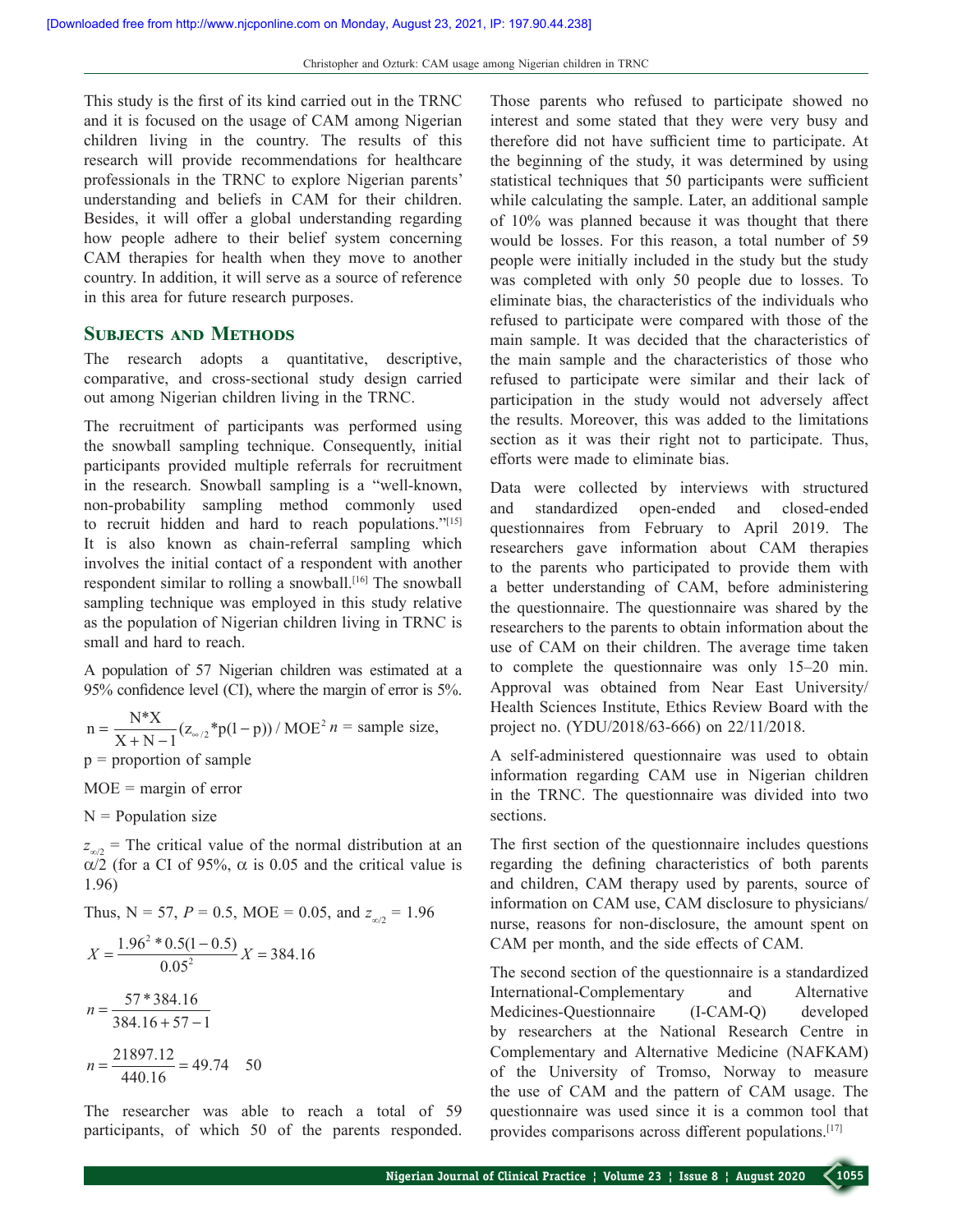The second section of the questionnaire includes four major sets of questions regarding:

- • Visiting healthcare providers
- Complementary treatments prescribed by physicians.
- • Use of herbal medicine and dietary supplements including tablets, capsules, and liquids.
- Self-help practice.

The CAM products listed in the questionnaire included herbs/herbal medicines, vitamins/minerals, homeopathic remedies, and other supplements while the CAM practices listed included meditation, relaxation techniques, visualization, prayer, and attending traditional ceremonies. To conduct this study, permission to use the developed NAFKAM I-CAM-O scale for data collection was obtained by the corresponding author.<sup>[17]</sup> Besides, ethical approval was obtained from Near East University/Health Sciences Institute with the project no. (YDU/2018/63-666) and informed written consent was also obtained from the parents.

The data were analyzed using IBM statistical packages for social sciences (SPSS) version 20 software. Multiple analyses were used to analyze variables with multiple responses. Chi‑square tests were used to analyze the association between the parents' and child's defining characteristics and CAM use, where all levels of significance were set at  $P < 0.05$ .

### **Results**

#### **Defining characteristics of both parents and children**

Out of 50 parents that responded, 31 (62%) were CAM users while 19 (38%) were nonusers. The parents who were CAM users were predominantly females (54%), married parents (54%), educated up to university level  $(62\%)$ , self-employed  $(34\%)$ , Yoruba  $(26\%)$ , and Christians (56%). In terms of socioeconomic status, parents whose income was equal to their expenditures (24%) were mostly CAM users. The overall mean age of the parents was  $30 \pm 5.65$  years. The prevalence of CAM use among children was reported as 68% and the age range that mostly used CAM was 1–5 years, which accounted for 46%, with a mean age of  $3 \pm 2.17$  years. Male children (40%) were reported to use CAM more than female children. It was confirmed that children without any current illnesses mostly used CAM representing (56%) and children who were in preschool (36%) were mostly CAM users.

### **Prevalence and types of complementary and alternative medicine used by the parents**

Vitamins/minerals were the most used CAM in the last 12 months among the children, which accounted for (82.4%), followed by herbs/herbal products (55.9%) usage and 8.8% of the children used other supplements, while the least used CAM was homeopathic remedies (2.9%). Furthermore, the results show that 57.9% of the children used herbs/herbal products to improve well‑being, and 89.3% of the children used vitamins/minerals to improve well-being. However, homeopathic remedies were used for chronic illnesses (100%) and other supplements were mostly used for acute illnesses (66.7%) [Table 1]. Among the different CAM practices presented to the parents, meditation, relaxation techniques, and praying for health were reported to have been used in the last 12 months. The most used CAM practice by the parents for their children was praying for health (61.8%) followed by relaxation techniques (50.0%) and the least used was meditation, which accounted for (5.9%). The practices of meditation (50%), relaxation techniques (100%), and praying for health (85.7%) were mostly used to improve well-being [Table 2].

The most commonly used herbs/herbal products were shea butter (12%), honey (12%), ginger (12%), lemon (12%), followed by garlic (8%), turmeric (6%), aloe vera (4%), Dudu‑Osun® (4%), kernel pomade (4%), anise (4%), while the least used were cinnamon (2%), oregano (2%), peppermint (2%), cloves (2%), willow bark (2%), Madam F. Kayes Bitters® (2%), and others accounted for (8%) [Figure 1].

## **CAM recommendation/treatment received by physician**

The parents indicated that joint manipulation (2%) and herbs (8%) were received as recommendations/ treatments from a physician in the last 12 months.

| Table 1: Types of biological products, current use, the reason for use, and benefits of the use |                     |                |                                          |                           |                          |              |                     |
|-------------------------------------------------------------------------------------------------|---------------------|----------------|------------------------------------------|---------------------------|--------------------------|--------------|---------------------|
| <b>Biological products %</b>                                                                    | Current Use $(\% )$ |                | <b>Reason for use <math>(\% )</math></b> |                           |                          |              | Beneficial $(\% )$  |
|                                                                                                 | Yes                 | N <sub>0</sub> | <b>Acute illness</b>                     | <b>Chronic</b><br>illness | To improve<br>well-being | <b>Other</b> | (very and somewhat) |
| Herbs/Herbal products 55.9%                                                                     | 84.2                | 15.8           | 26.3                                     | 0.0                       | 57.9                     | 15.8         | 89                  |
| Vitamins/Mineral 82.4%                                                                          | 89.3                | 10.7           | $0.0^{\circ}$                            | 0.0                       | 89.3                     | 10.7         | 92.8                |
| Homeopathic remedies 2.9%                                                                       | 0.0                 | 100            | 0.0                                      | 100                       | 0.0                      | 0.0          | 100                 |
| Other supplements 8.8%                                                                          | 66.7                | 33.3           | 66.7                                     | $0\%$                     | 33.3                     | 0.0          | 100                 |

\*Multiple responses allowed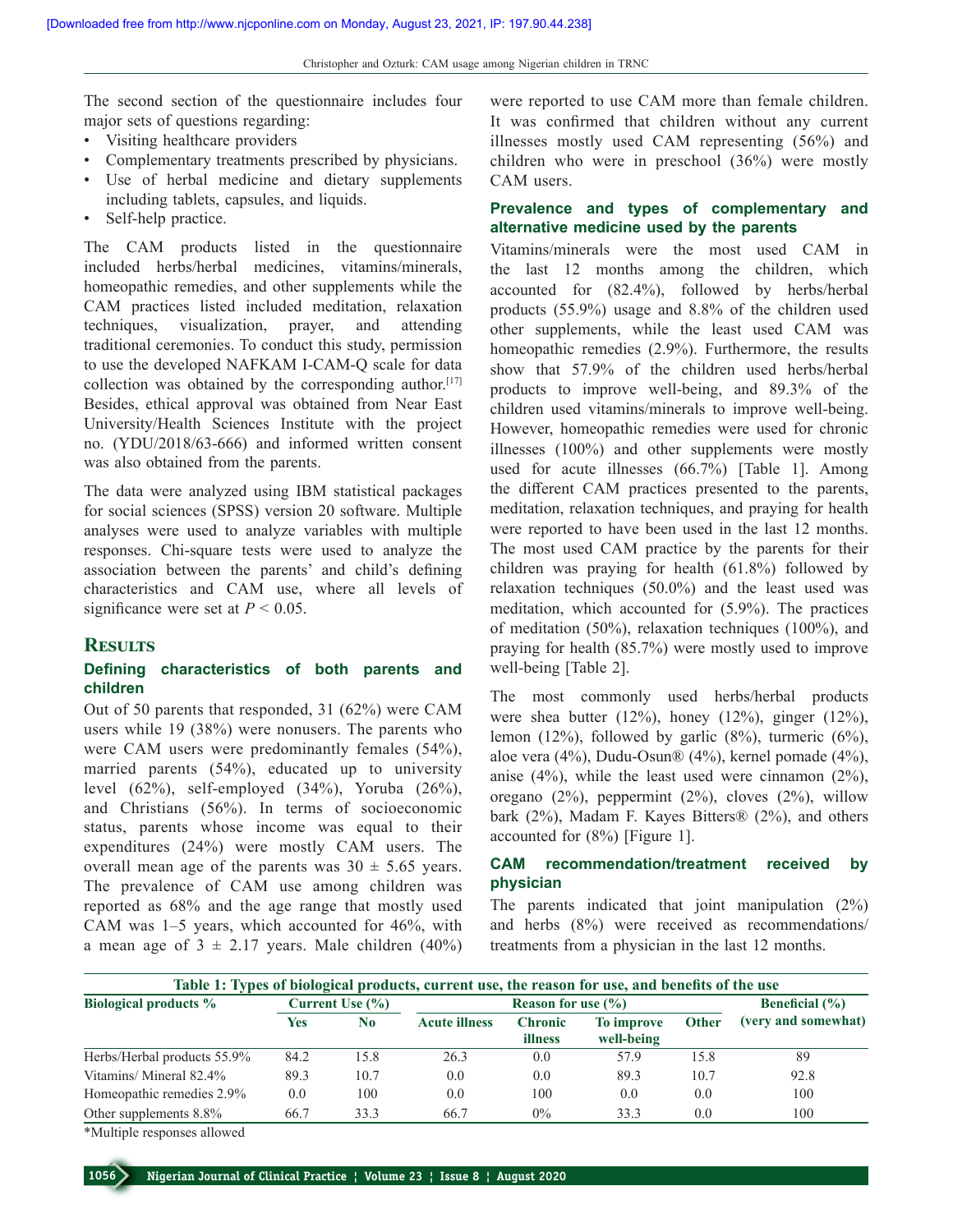Christopher and Ozturk: CAM usage among Nigerian children in TRNC

| Table 2: Types of CAM practices, last used in 12 months, the reason for use and the benefits of the use |                     |                      |                        |                          |              |                     |
|---------------------------------------------------------------------------------------------------------|---------------------|----------------------|------------------------|--------------------------|--------------|---------------------|
| <b>CAM Practices</b>                                                                                    | Used in the last 12 |                      | Beneficial $(\% )$     |                          |              |                     |
|                                                                                                         | months $(\% )$      | <b>Acute illness</b> | <b>Chronic illness</b> | To improve<br>well-being | <b>Other</b> | (very and somewhat) |
| Meditation                                                                                              | 5.9                 | 50.0                 | 0.0                    | 50.0                     | 0.0          | 100.0               |
| <b>Relaxation Techniques</b>                                                                            | 50.0                | 0.0                  | 0.0                    | 100.0                    | 0.0          | 88.3                |
| Praying for Health                                                                                      | 61.8                | 9.5                  | 0.0                    | 85.7                     | 0.0          | 100.0               |

\*Multiple responses allowed

#### **Table 3: Association between CAM use and the defining characteristics of the parents and children**

| <b>Defining characteristics</b>  |     |                |    | <b>CAM Use Total Chi-square</b> |  |
|----------------------------------|-----|----------------|----|---------------------------------|--|
|                                  | Yes | No             |    | <b>Test</b>                     |  |
| Parental use*                    | 31  | 19             | 50 | 0.014                           |  |
| Socioeconomic status             |     |                |    | 0.275                           |  |
| Income is equal to expenditure   | 13  | 6              | 18 |                                 |  |
| Income is more than expenditure  | 6   | 3              | 9  |                                 |  |
| Income is less than expenditure. | 12  | 11             | 23 |                                 |  |
| Number of years spent in TRNC    |     |                |    | 0.417                           |  |
| Less than 1 year                 | 4   | 2              | 6  |                                 |  |
| $1-5$ years                      | 23  | 8              | 31 |                                 |  |
| More than 5 years                | 7   | 6              | 13 |                                 |  |
| Child's Gender                   |     |                |    | 0.069                           |  |
| Male                             | 20  | 5              | 25 |                                 |  |
| Female                           | 14  | 11             | 25 |                                 |  |
| Child's age                      |     |                |    | 0.261                           |  |
| Less than 1 year                 | 8   | 6              | 14 |                                 |  |
| $1-5$ years                      | 23  | 7              | 30 |                                 |  |
| $6-10$ years                     | 3   | 3              | 6  |                                 |  |
| Child's current illness          |     |                |    | 0.106                           |  |
| Yes                              | 5   | $\overline{0}$ | 5  |                                 |  |
| No                               | 29  | 16             | 45 |                                 |  |

*P*<0.05, \*Strength of association

### **Parents' sources of information for CAM use**

The primary source of information for parents are relatives (36.0%). Other parents also stated that they received information on CAM use from friends (14.7%), neighbours (4.0%), television/radio (4.0%), CAM practitioners (4.0%), physicians (10.7%), nurses (6.7%), and newspapers (1.3%). About 9.3% of the parents responded that they used other sources of information.

## **Perceived benefit and side effects of CAM use**

Most parents (85.3%) perceived the benefits of using CAMs for their children. However, 14.7% of the children had experienced side effects from the use of CAMs.

The side effects perceived by the parents included skin rashes, skin discoloration, spots, skin burns, and eye infections.



**Figure 1:** Different Herbs/Herbal Products used among the Children

#### **Disclosure of CAM to physician/nurse**

The majority of the parents (58%) had not disclosed CAM use to a physician/nurse while (42%) stated that they had disclosed CAM use for their children to a physician/nurse. Moreover, parents (74%) mostly stated that they would be willing to disclose CAM to a physician/nurse.

## **The minimum and maximum amount spent on CAM monthly**

It was found that the minimum and maximum amounts spent on CAM monthly were \$1 and \$33, respectively.

#### **CAM products bought from Nigeria and the TRNC**

The parents indicated that CAM products were bought in both Nigeria (47.1%) and the TRNC (38.2%).

## **Associations of CAM use among parents and the children**

There was a correlation between parental use of CAM  $(P = 0.014)$  and the child's use of CAM. Moreover, the parent's socioeconomic status  $(P = 0.275)$ , length of stay in the TRNC  $(P = 0.42)$ , child's gender  $(0.069)$ , child's age  $(P = 0.261)$ , and child's current illness  $(P = 0.106)$  had no association with the child's use of CAM [Table 3].

#### **Discussion**

This is a descriptive cross-sectional study on CAM usage among Nigerian children living in the TRNC. A self‑administered NAFKAM I‑CAM‑Questionnaire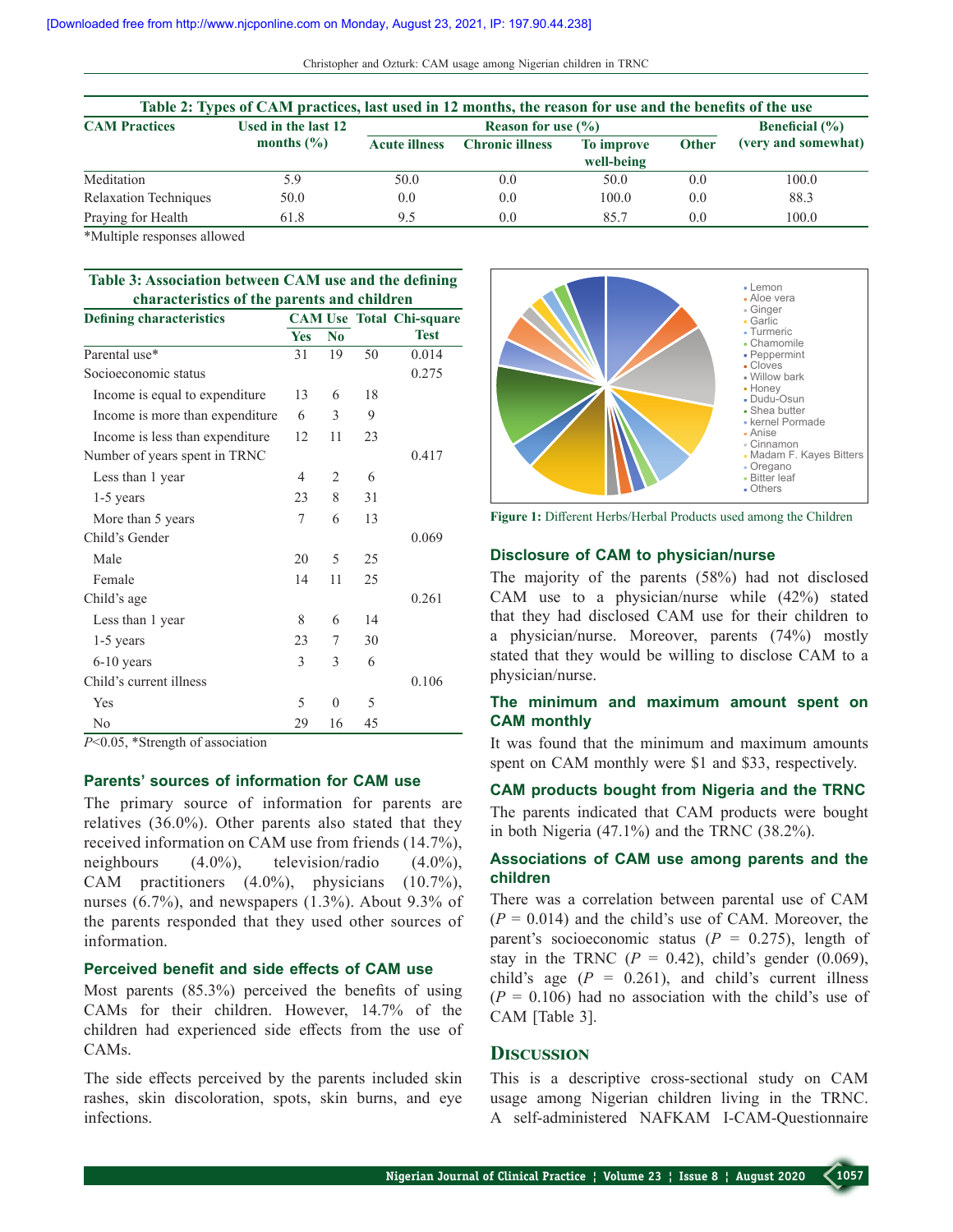was used to investigate the prevalence of CAM use, types of CAM used, and the factors associated with the use of CAM among the population. The questionnaire was administered to 50 parents who provided detailed information about CAM use in their children.

The mean age of the children was  $3 \pm 2.17$  years with a range of 1 month–9 years of age. CAM was used more prevalently in the 1–5 age group than in the other age groups. Concurrently, Oren‑Amit *et al*. [18] confirmed that CAM use is more common in children of 2–5 years of age than other age groups and he further explained that the disorders commonly experienced in infancy were the main motivation for the use of CAM. However, in the present study, "health maintenance" was the main motivation for use in this age group (1–5 years).

In this study, CAM use among children was determined to be prevalent, which is similar to other studies.[8,11,12,19] Children who had acute and chronic illnesses were all CAM users, although most children who used CAM were reported to have no illness. Most studies in the literature have reported the use of CAM in children with diseases.<sup>[3,5,8,20-22]</sup> However, no difference was found in terms of the rates of CAM use in children who had no disease and those with diseases. This study shows that among the Nigerian children researched, the male children used more CAM than their female counterparts, which is similar to studies carried out among the pediatric population in Nigeria.[12,13] Cultural values and belief systems were influential in the frequency of CAM usage among Nigerians.[23] Moreover, this finding supports previous studies suggesting that male children use CAM more than female children<sup>[11,24]</sup>; however, in other studies, female children were found to use CAM more than male children.<sup>[19,25]</sup>

The most commonly used CAM products in the last 12 months were vitamins/minerals followed by herbs/ herbal products. Besides, praying for health was found to be the most used CAM practice in the last 12 months, followed by relaxation techniques. Most of the parents stated that they were currently using CAM products for their children. In Nigeria, biological and herbal CAM products are mostly used for children while the CAM practice of spiritual healing is mostly employed.<sup>[12-14,26,27]</sup> Nigerians are completely dependent on prayers and faith for their health, and the prevalence of prayer among Nigerians is due to their spiritual and supernatural beliefs.<sup>[28]</sup> There are variations in the type of CAM usage, which shows that environments and the nature of diseases have an impact on the type and pattern of CAM that is frequently used for children in different countries. The commonly used CAM therapies can be grouped under natural products, special diets,

and mind and body therapies.[21] In Iran, children who have hepatogastrointestinal diseases mostly use herbal remedies, followed by spiritual therapy as the most commonly used CAM practice.[8] In Western and Central Canada, the CAM products mostly used for children are multivitamins/minerals and herbal products, while the most frequently used CAM practices for children are "massage, chiropractic, relaxation, and aromatherapy."[25] In another study on children with cancer, it was found that multivitamins/minerals (zinc) are the most used CAM products and faith healing is the most frequently used CAM practice.<sup>[3]</sup> Among Finnish children, vitamins/ minerals were mostly used, while fatty oils/fatty and probiotics were also mentioned to be used, while the least used products were homeopathic medicines.[9] In Saudi Arabia, reciting of Quran (Muslims' holy book) was the most commonly used CAM type for children followed by honey and ferula asafoetida.<sup>[7]</sup> Studies in the United States have shown that children frequently use prayer, exercise, vitamin/mineral, supplements, massage, and physical therapy.[11] In Israel, the type of CAMs that are mostly used for colic and teething are herbal products, homeopathy, nutritional supplement.<sup>[18]</sup> In Turkey, an investigation revealed commonly used CAMs for children with epilepsy were herbs, special diet/ nutritional supplements, and spiritual healing/prayer.<sup>[19]</sup> Besides, it was observed that wearing an evil eye bead, prayer, pouring lead, and wearing a charm as a traditional belief-based application for protection from the evil eye are the primary reasons for CAM application.[29] Ozturk *et al*. [24] reported that herbal therapy is used most often by parents for their children to treat respiratory and digestive problems. Nevertheless, Hartmann and colleagues<sup>[20]</sup> reported in their study that the most commonly used CAMs for children with epilepsy are homeopathy and osteopathy. However, homeopathy was found to be the least commonly used in the present study.

It was confirmed in the current study that the parents used herbs/herbal products such as Dudu-Osun®, Madam F. Kayes Bitters®, kernel pomade, shea butter, and bitter leaf, and these products were bought from Nigeria. Also, parents were mostly motivated to use CAM for enhancing well-being and the majority confirmed that the use of CAMs was somewhat helpful. However, in previous studies, parents were motivated to use CAM to treat diseases and to relieve the side effect of the conventional medicine used for their children.[30] Besides, due to the perception of the natural component of CAMs,[7] most parents said they used CAM to treat chronic diseases.[5,14,20]

The parents stated that CAM was primarily recommended by relatives and friends, while they also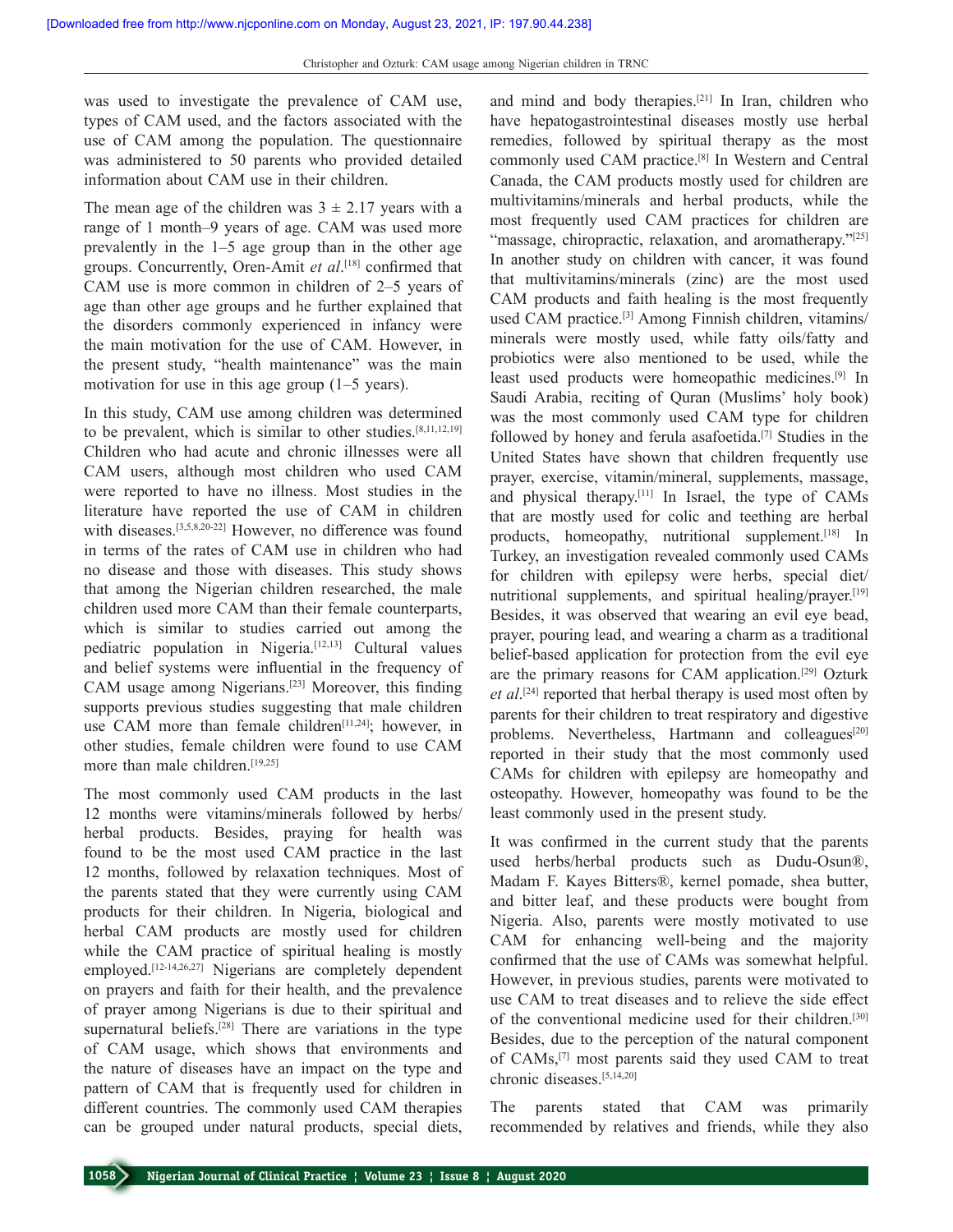received information from physicians and nurses. Other studies have confirmed that relatives and friends are the main sources of information.[10,13,14] Parents mostly knew about CAM from family and relatives because in Nigeria, "The culture and tradition of using CAM are handed from generation to generation, which was found to be associated with high use of CAM."[31] In one study, it was reported that CAM use is also recommended to parents by physicians and other healthcare professionals including pharmacists and nurses.[18] In another study, the internet was found to be the primary source of information.[20]

In this study, few parents had received CAM treatment/ recommendations from physicians to treat acute illness compared with improving well-being. On the contrary, Jenkins *et al*. [11] concluded that pediatricians mostly recommend CAM therapies to their pediatric patients because they believe that CAM is effective for reducing negative health symptoms in children. Mosavat *et al*. [8] discovered that pediatric patients who receive a recommendation for CAM by healthcare providers are more likely to use it.

Moreover, most parents stated that they had not disclosed the use of CAM to their physicians. When asked the reason for their non-disclosure, some of the responses included "they did not ask," "most physicians do not accept the use of CAM," "it is not safe to disclose the use of CAM," "due to their negative response," and "I feel the physicians do not know CAM." Anigilaje *et al*. [13] and Adams *et al*. [25] showed that few parents disclose CAM to physicians. The findings of the present study are contrary to those of Hartmann *et al*.,[20] who revealed a high percentage of CAM disclosure to physicians. However, 74% of the parents in this study reported that they were willing to discuss CAM usage with physicians/nurses, which conforms to the findings of Oshikoya *et al*. [12] that most parents were willing to discuss CAM usage, but they were not asked.

The majority of parents (85.3%) perceived the benefits of CAM and 14.7% of the parents reported side effects. Bordbar *et al*.<sup>[3]</sup> reported similar findings, where 60.6–88.9% of respondents said there were benefits and 10.3% observed adverse effects. In this study, the side effects perceived by parents included skin rashes, skin discoloration, spots, skin burn, and eye infections. These findings are similar to those reported by other studies carried out on Nigerian children, which reported side effects of aspiration, eye damage, and burns/ contractures.[26] Other studies have reported adverse effects such as the risk of bleeding,[30] drug interaction when used concurrently with conventional medicine, [18] urticaria, abdominal pain, and nausea.<sup>[22]</sup> The monthly amount spent on CAM for chronic diseases is less than the monthly amount spent on CAM therapies in other studies[12,20] It was found in the present study that CAM is mostly used for improving well-being rather than treating diseases, which might be the reason for the low expenditure on CAM therapies.

CAM use in children increased if their parents were CAM users and this is similar to other findings.[7,24] There is no relationship between the parental socioeconomic status, number of years spent in the TRNC, child's gender, child's age, child's current illness, and CAM use. In this population, children in the age group of 1–5 years mostly used CAM, but it cannot be concluded whether older children or younger children used CAM more because the age distribution was not proportionate. There was no association between the child's age and the use of CAM, which was also revealed by Goker *et al*.<sup>[19]</sup> On the contrary, age was found to be significantly associated with CAM in the studies carried out by Mosavat *et al*.<sup>[8]</sup> and Oren-Amit *et al*.<sup>[18]</sup>

#### **Limitations**

A self‑administered questionnaire was used to evaluate CAM use for children, which is a significant limitation. The sampling technique was multiple-referral due to the difficulties encountered by the authors while estimating and recruiting the population of Nigerian children in the TRNC.

#### **Conclusion**

CAM is used prevalently among the study population, with male children having the highest percentage of use. In this study, vitamins/minerals were the most widely used biological products used for Nigerian children in the TRNC while the parents also used herbs/herbal products for their children. Besides, it was discovered that some of the herbs/herbal products were bought from Nigeria. Due to the parent's spiritual beliefs, prayer was the most used CAM practice in this population and CAM therapies were mostly used to improve the well-being of the children. It was also found that CAM use in children increased with parental use.

#### **Declaration of patient consent**

The authors certify that they have obtained all appropriate patient consent forms. In the form, the patient(s) has/have given his/her/their consent for his/ her/their images and other clinical information to be reported in the journal. The patients understand that their names and initials will not be published and due efforts will be made to conceal their identity, but anonymity cannot be guaranteed.